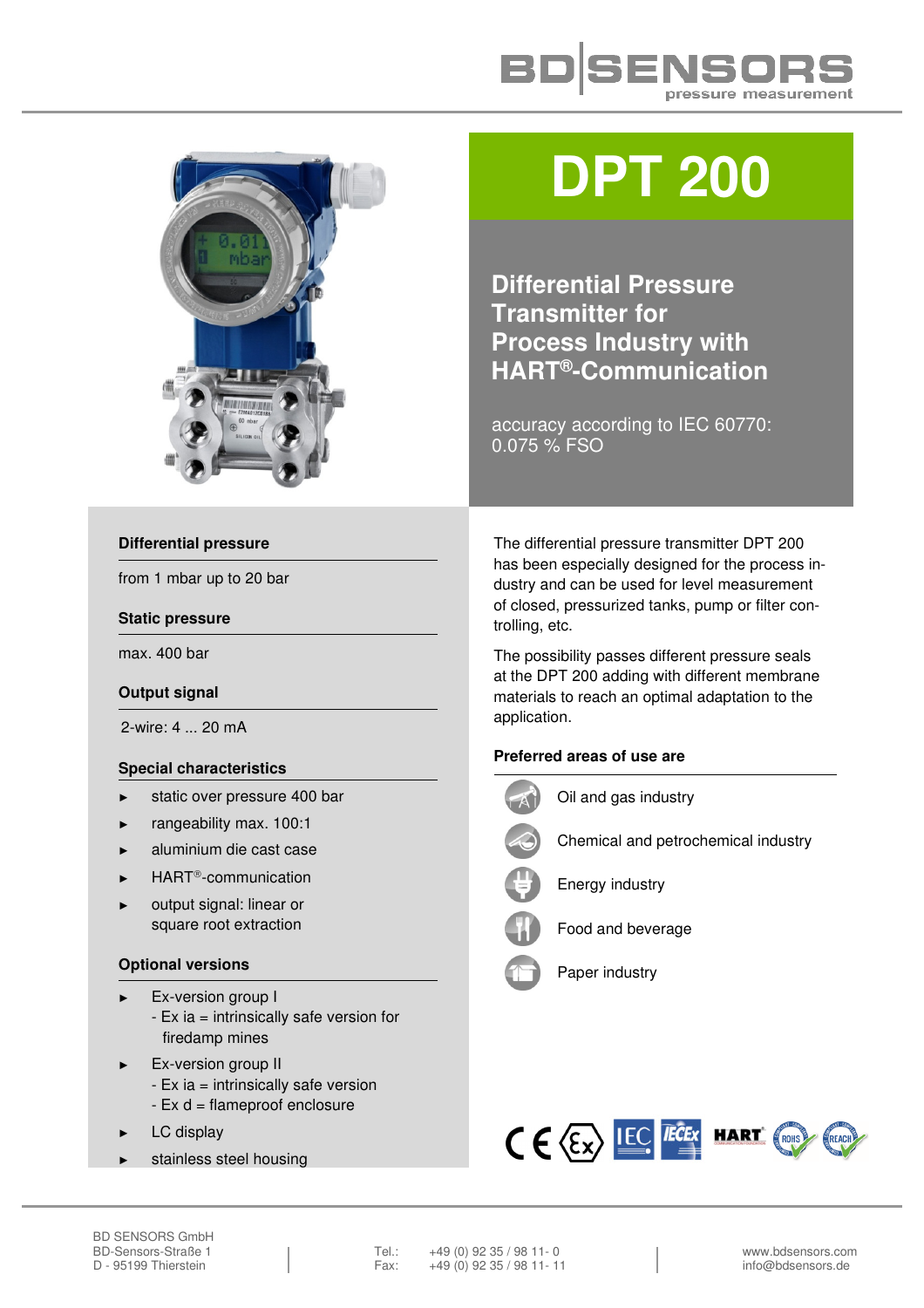| Differential pressure ranges                                            |                                                                                                                                                                                                                                                                                                                                                                        |                                                                                             |                                                                                                                                                                                  |                                                                                                    |                    |
|-------------------------------------------------------------------------|------------------------------------------------------------------------------------------------------------------------------------------------------------------------------------------------------------------------------------------------------------------------------------------------------------------------------------------------------------------------|---------------------------------------------------------------------------------------------|----------------------------------------------------------------------------------------------------------------------------------------------------------------------------------|----------------------------------------------------------------------------------------------------|--------------------|
| Sensor<br>type                                                          | A                                                                                                                                                                                                                                                                                                                                                                      | B                                                                                           | C                                                                                                                                                                                | D                                                                                                  | E                  |
| Differential pressure range dp                                          | 10 mbar                                                                                                                                                                                                                                                                                                                                                                | 60 mbar                                                                                     | 400 mbar                                                                                                                                                                         | 2.5 <sub>bar</sub>                                                                                 | 20 bar             |
| Setting limits (offset and span<br>in this range freely adjustable)     | $-1010$ mbar                                                                                                                                                                                                                                                                                                                                                           | $-6060$ mbar                                                                                | -400  400 mbar                                                                                                                                                                   | $-2.5$ 2.5 bar                                                                                     | -20  20 bar        |
| Lowest permissible span                                                 | 1 mbar                                                                                                                                                                                                                                                                                                                                                                 | 2 mbar                                                                                      | 4 mbar                                                                                                                                                                           | 25 mbar                                                                                            | 200 mbar           |
| Permissible static pressure<br>optional                                 | 70 bar<br>$\overline{a}$                                                                                                                                                                                                                                                                                                                                               | 160 bar<br>ä,                                                                               | 160 bar<br>400 bar                                                                                                                                                               | 160 bar<br>400 bar                                                                                 | 160 bar<br>400 bar |
| Rangeability TD (with respect to<br>the differential pressure range dp) | 10:1                                                                                                                                                                                                                                                                                                                                                                   | 30:1                                                                                        | 100:1                                                                                                                                                                            | 100:1                                                                                              | 100:1              |
| Output signal / Supply                                                  |                                                                                                                                                                                                                                                                                                                                                                        |                                                                                             |                                                                                                                                                                                  |                                                                                                    |                    |
| Standard                                                                | 2-wire: 4  20 mA with HART <sup>®</sup> communication / $V_s$ = 12  42 $V_{DC}$<br>with optional display: $V_s = 15  42 V_{DC}$                                                                                                                                                                                                                                        |                                                                                             |                                                                                                                                                                                  |                                                                                                    |                    |
| Option IS-protection                                                    |                                                                                                                                                                                                                                                                                                                                                                        |                                                                                             | 2-wire: 4  20 mA with HART® communication / $V_s$ = 16.5  28 $V_{DC}$ (with or without display)                                                                                  |                                                                                                    |                    |
| Error signal<br>Namur NE43                                              | high / low (adjustable)                                                                                                                                                                                                                                                                                                                                                |                                                                                             |                                                                                                                                                                                  |                                                                                                    |                    |
| <b>Performance</b>                                                      |                                                                                                                                                                                                                                                                                                                                                                        |                                                                                             |                                                                                                                                                                                  |                                                                                                    |                    |
| Accuracy                                                                | turn-down ≤ 10:1: $\leq \pm 0.075$ % FSO<br>turn-down > 10:1: $\leq \pm$ [0.0075 x turn-down] % FSO<br>with turn-down = nominal pressure range / adjusted range<br>(FSO = Full Scale Output)                                                                                                                                                                           |                                                                                             |                                                                                                                                                                                  |                                                                                                    |                    |
| Influence supply                                                        | ≤ 0.001 % FSO / 10 V                                                                                                                                                                                                                                                                                                                                                   |                                                                                             |                                                                                                                                                                                  |                                                                                                    |                    |
| Influence static pressure                                               | $\pm$ [0.015 mbar + 0.1 % of the adjusted range] / 40 bar<br>type A:<br>type B:<br>$\pm$ [0.06 mbar + 0.075 % of the adjusted range] / 160 bar<br>type C:<br>$\pm$ [0.2 mbar + 0.05 % of the adjusted range] / 160 bar<br>type D:<br>$\pm$ [1.25 mbar + 0.05 % of the adjusted range] / 160 bar<br>type E:<br>$\pm$ [10 mbar + 0.05 % of the adjusted range] / 160 bar |                                                                                             |                                                                                                                                                                                  |                                                                                                    |                    |
| Influence installation position                                         |                                                                                                                                                                                                                                                                                                                                                                        |                                                                                             | max. 400 Pa (can be compensated by zero-point correction)                                                                                                                        |                                                                                                    |                    |
| Long term stability                                                     | $\leq \pm$ (0.5 % x differential pressure range dp) / year at reference conditions<br>type A:<br>type B:<br>$\leq \pm$ (0.2 % x differential pressure range dp) / year at reference conditions<br>type $C - E$ :<br>$\leq \pm$ (0.1 % x differential pressure range dp) / year at reference conditions                                                                 |                                                                                             |                                                                                                                                                                                  |                                                                                                    |                    |
| Permissible load                                                        | without LC-display: $R_{max} = [(V_s - 12 V) / 0.023 A] \Omega$<br>with LC-display:<br>$R_{max} = [(V_s - 15 V) / 0.023 A] \Omega$<br>HART <sup>®</sup> -communication: R = 230 $\Omega$ 600 $\Omega$                                                                                                                                                                  |                                                                                             |                                                                                                                                                                                  |                                                                                                    |                    |
| Response time                                                           | type A:<br>type B:<br>type C:<br>type D:<br>type E:                                                                                                                                                                                                                                                                                                                    | approx. 1.6 sec<br>approx. 0.4 sec<br>approx. 0.2 sec<br>approx. 0.2 sec<br>approx. 0.1 sec |                                                                                                                                                                                  |                                                                                                    |                    |
| Damping                                                                 | electronic: 0.1  60 sec plus response time                                                                                                                                                                                                                                                                                                                             |                                                                                             |                                                                                                                                                                                  |                                                                                                    |                    |
| Thermal effects (Offset and Span)                                       |                                                                                                                                                                                                                                                                                                                                                                        |                                                                                             |                                                                                                                                                                                  |                                                                                                    |                    |
| Temperature range -20  +65°C                                            | type A:<br>type $B$ :<br>type $C - E$ :                                                                                                                                                                                                                                                                                                                                |                                                                                             | $\pm$ [0.45 x turn-down + 0.25] % of the adjusted range]<br>$\pm$ [0.30 x turn-down + 0.20] % of the adjusted range]<br>$\pm$ [0.20 x turn-down + 0.10] % of the adjusted range] |                                                                                                    |                    |
| Temperature range                                                       | type A:                                                                                                                                                                                                                                                                                                                                                                |                                                                                             | $\pm$ [0.45 x turn-down + 0.25] % of the adjusted range]                                                                                                                         |                                                                                                    |                    |
| $-40 -20$ °C                                                            | type B:                                                                                                                                                                                                                                                                                                                                                                |                                                                                             | $\pm$ [0.30 x turn-down + 0.20] % of the adjusted range]                                                                                                                         |                                                                                                    |                    |
| and +65  +100°C                                                         | type $C - E$ :                                                                                                                                                                                                                                                                                                                                                         |                                                                                             | $\pm$ [0.20 x turn-down + 0.10] % of the adjusted range]                                                                                                                         |                                                                                                    |                    |
| Permissible temperatures<br>Environment / storage                       | without display:                                                                                                                                                                                                                                                                                                                                                       | -40  85 °C                                                                                  |                                                                                                                                                                                  |                                                                                                    |                    |
|                                                                         | with display:                                                                                                                                                                                                                                                                                                                                                          | $-20$ 65 °C                                                                                 | (85°C without function)                                                                                                                                                          |                                                                                                    |                    |
| Media wetted parts                                                      | silicone oil:<br>fluorolube oil:                                                                                                                                                                                                                                                                                                                                       | -40  100 °C<br>$-40100$ °C                                                                  |                                                                                                                                                                                  | (information: +125 °C short time, max. 30 min.)<br>(information: +125 °C short time, max. 30 min.) |                    |
| <b>Electrical protection</b>                                            |                                                                                                                                                                                                                                                                                                                                                                        |                                                                                             |                                                                                                                                                                                  |                                                                                                    |                    |
| Short-circuit protection                                                | permanent                                                                                                                                                                                                                                                                                                                                                              |                                                                                             |                                                                                                                                                                                  |                                                                                                    |                    |
| Reverse polarity protection                                             | no damage, but also no function                                                                                                                                                                                                                                                                                                                                        |                                                                                             |                                                                                                                                                                                  |                                                                                                    |                    |
| <b>Mechanical stability</b>                                             |                                                                                                                                                                                                                                                                                                                                                                        |                                                                                             |                                                                                                                                                                                  |                                                                                                    |                    |
| One-sided overload                                                      |                                                                                                                                                                                                                                                                                                                                                                        |                                                                                             | according to the maximum static pressure of differential pressure sensor                                                                                                         |                                                                                                    |                    |
| Vibration                                                               | 5 g RMS (25  2000 Hz)                                                                                                                                                                                                                                                                                                                                                  |                                                                                             |                                                                                                                                                                                  | according to DIN EN 60068-2-6                                                                      |                    |
| Shock                                                                   | 100 g $/$ 1 msec                                                                                                                                                                                                                                                                                                                                                       |                                                                                             |                                                                                                                                                                                  | according to DIN EN 60068-2-27                                                                     |                    |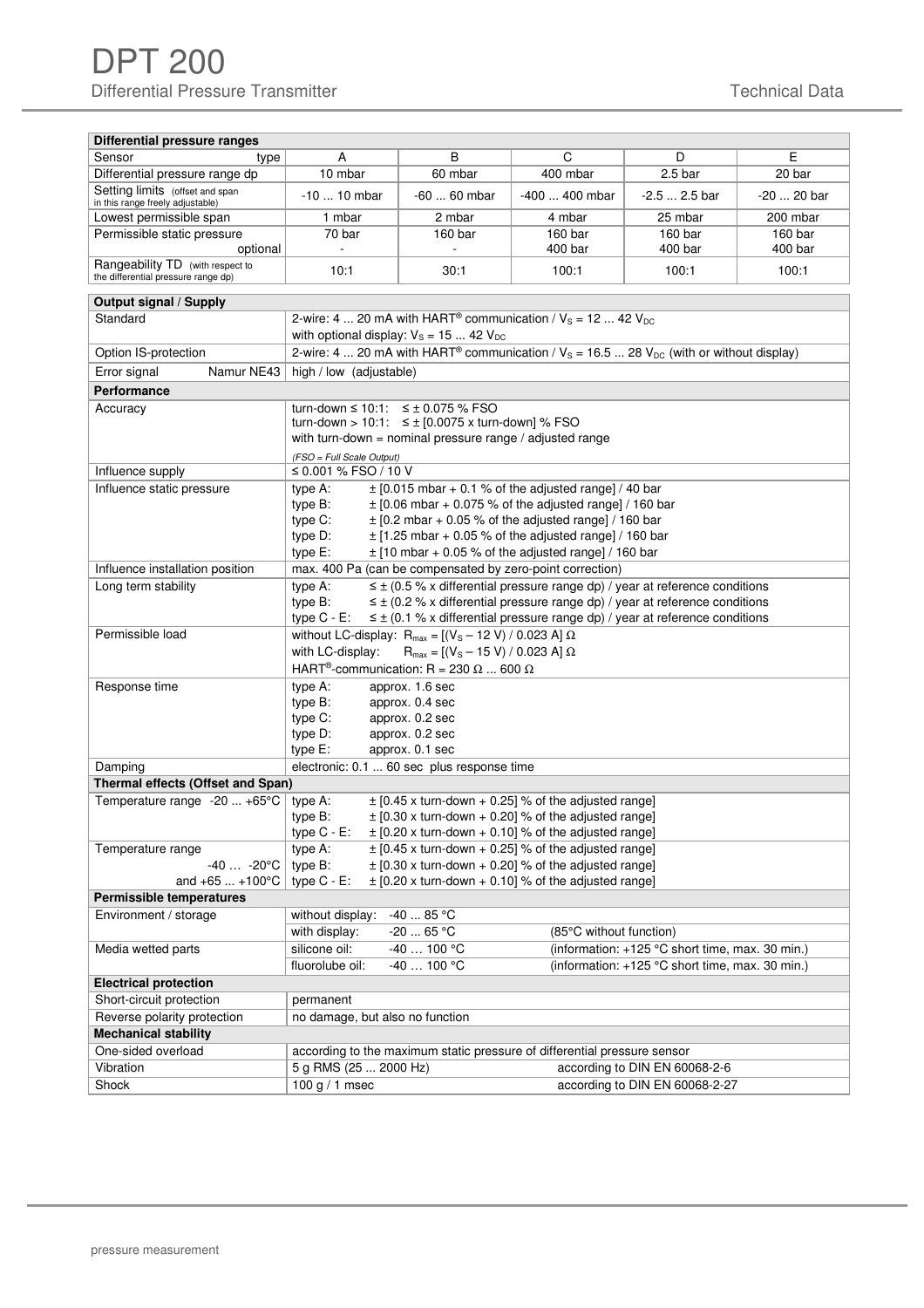# DPT 200 Differential Pressure Transmitter **Technical Data** Technical Data

| <b>Materials</b>                                  |                                                                                                                                                  |
|---------------------------------------------------|--------------------------------------------------------------------------------------------------------------------------------------------------|
| Pressure port / flange standard                   | stainless steel 304 / 1.4301                                                                                                                     |
| option                                            | stainless steel 316 / 1.4401<br>others on request                                                                                                |
| Diaphragm<br>standard                             | stainless steel 316L / 1.4435                                                                                                                    |
| option                                            | Hastelloy® C-276<br>others on request                                                                                                            |
| Vent and dump valves,                             |                                                                                                                                                  |
| blanking plugs<br>standard                        | stainless steel 304 / 1.4301                                                                                                                     |
| option                                            | stainless steel 316 / 1.4401                                                                                                                     |
| Bolts and nuts<br>standard                        | stainless steel 304 / 1.4301                                                                                                                     |
| option                                            | stainless steel 316 / 1.4401<br>others on request                                                                                                |
| Type plate                                        | stainless steel 316 / 1.4401                                                                                                                     |
| Housing<br>standard                               | aluminium die cast with epoxy painting (blue)                                                                                                    |
| option                                            | stainless steel 304 / 1.4301<br>others on request                                                                                                |
| Seals (media wetted)<br>standard                  | FKM (-30  250 °C)                                                                                                                                |
| options                                           | EPDM (-40125 °C)                                                                                                                                 |
|                                                   | <b>NBR</b><br>$(-40125 °C)$<br>PTFE (-180250 °C)<br>others on request                                                                            |
| Filling fluids<br>standard                        | silicone oil (-40125 °C)                                                                                                                         |
| option (on request)                               | fluorolube oil $(-40125 °C)$<br>others on request                                                                                                |
| Explosion protection - aluminium die cast housing |                                                                                                                                                  |
| Approval AX18-DPT200                              | IBExU 14 ATEX 1273 X / IECEx IBE 16.0005X                                                                                                        |
| intrinsically safe version                        | group II: II 1/2G Ex ia IIC T4 Ga/Gb / II 2D Ex ia IIIC T 85 °C Db                                                                               |
|                                                   | safety technical maximum values: $P_i = 660$ mW, Ui = 28 V, $I_i = 93$ mA, $C_i = 29.7$ nF, L <sub>i</sub> negligible                            |
|                                                   | permissible temperatures for environment: -40  60 °C                                                                                             |
| Approval AX18B-DPT200                             | <b>IBExU 15 ATEX 1110 X / IECEx IBE 16.0006X</b>                                                                                                 |
| flameproof enclosure                              | group II: II 2G Ex db IIC T6 Gb                                                                                                                  |
|                                                   | permissible temperatures for environment: -40  65 °C                                                                                             |
| Explosion protection - stainless steel housing    |                                                                                                                                                  |
| Approval AX18-DPT200                              | IBExU 14 ATEX 1273 X / IECEx IBE 16.0005X                                                                                                        |
| intrinsically safe version                        | group I (mines):<br>IM1 Exia I Ma                                                                                                                |
|                                                   | group II:<br>II 1G Ex ia IIC T4 Ga / II 2D Ex ia IIIC T85°C Db                                                                                   |
|                                                   | safety technical maximum values: P <sub>i</sub> = 660 mW, Ui = 28 V, I <sub>i</sub> = 93 mA, C <sub>i</sub> = 29.7 nF, L <sub>i</sub> negligible |
|                                                   | permissible temperatures for environment: -40  60 °C                                                                                             |
| <b>Miscellaneous</b>                              |                                                                                                                                                  |
| Display (optionally)                              | type: LCD, lines: 2, digits: 8, bargraph: 0100%,<br>rotatability: 90°-steps and / or by turn of the electronic case                              |
| Configuration                                     | - offset / span local via 2 buttons                                                                                                              |
|                                                   | - local configuration with an optional display                                                                                                   |
|                                                   | - complete configuration via HART®                                                                                                               |
| Mounting bracket (optionally)                     | material CF8M or stainless steel 304 / 1.4401                                                                                                    |
|                                                   | weight 0.45 kg (inclusive bolts and nuts)                                                                                                        |
| Ingress protection                                | IP 67                                                                                                                                            |
| Installation position                             | any                                                                                                                                              |
| Weight                                            | approx. 3 kg (depending on version)                                                                                                              |
| Current consumption                               | approx. 23 mA                                                                                                                                    |
| Operational life                                  | 100 million load cycles                                                                                                                          |
| CE-conformity<br><b>ATEX Directive</b>            | EMC Directive: 2014/30/EU<br>2014/34/EU                                                                                                          |
|                                                   |                                                                                                                                                  |
| <b>Connections</b>                                |                                                                                                                                                  |
| Electrical connection                             | terminal clamps in clamping chamber (for cable-Ø max.2.5 mm <sup>2</sup> )                                                                       |
| Process connections<br>standard<br>option         | internal thread 1/4" - 18 NPT / fixing 7/16 UNF<br>internal thread 1/4" - 18 NPT / fixing M10                                                    |
|                                                   | oval flange 1/2" NPT internal thread                                                                                                             |
|                                                   | adapter M20x1.5<br>others on request                                                                                                             |
| Wiring diagram                                    |                                                                                                                                                  |
| supply +<br>P<br>R<br>$supply -$                  | 。+<br>$V_{\rm S}$<br>Interface<br>$\rightarrow$ RS232 $\rightarrow$ PC<br><b>HART</b>                                                            |
|                                                   |                                                                                                                                                  |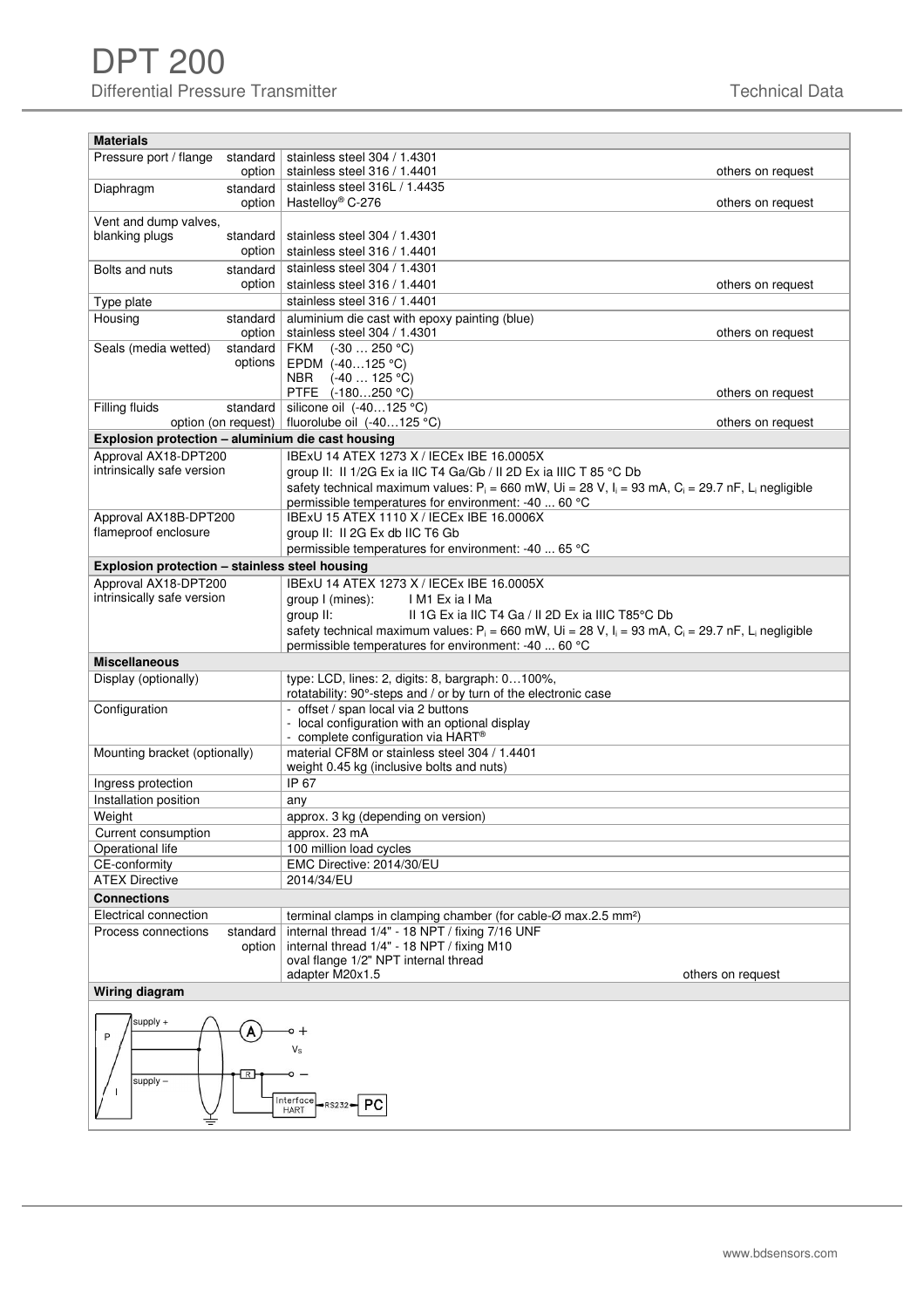DPT 200 Differential Pressure Transmitter **The Contract of Contract Contract Contract Contract Contract Data** 



HART<sup>®</sup> is a registered trade mark of HART Communication Foundation; Hastelloy® is a brand name of Haynes International Inc.

pressure measurement Fax: +49 (0) 92 35 / 98 11- 11 info@bdsensors.de Tel.: +49 (0) 92 35 / 98 11 - 0 www.bdsensors.com<br>Fax: +49 (0) 92 35 / 98 11 - 11 info@bdsensors.de